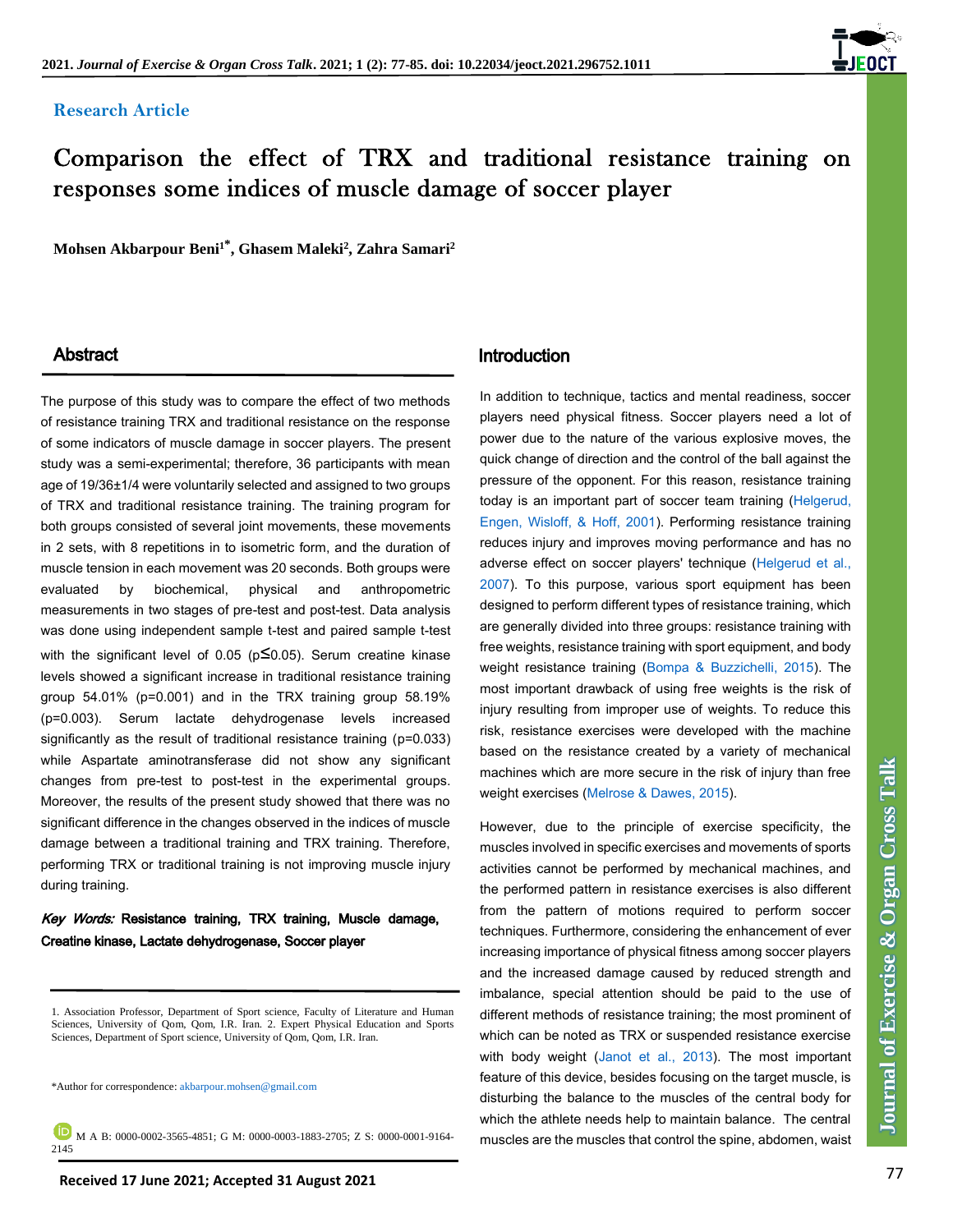, and pelvic girdle and make transfer of the force from the organs to the trunk better. Therefore, by strengthening these muscles, TRX can be expected to enhance athletic performance more than traditional resistance training [\(Fong et al., 2015\)](#page-7-0). Therefore, TRX exercises are one of the equipment used today for a variety of purposes, which can range from general fitness for athletes to injury rehabilitation [\(Melrose & Dawes, 2015\)](#page-7-0). On the other hand, researchers believe that exercise, especially intense exercise, causes muscle damage and plays a role in the release of various substances such as intracellular proteins and enzymes [\(Andring,](#page-7-0)  [2006\)](#page-7-0); in other words, one of the consequences of resistance training, especially in the early stages of exercise, is delayed congestion that indicates an increase in inflammatory markers [\(Uchida et al., 2009\)](#page-7-0). Since most sport players, including soccer, use resistance training to increase their performance, which in turn, may increase the risk of injury factors by factor aggregation while playing soccer, in fact, vigorous activities such as resistance training due to high metabolic and mechanical stress cause rupture and disruption of the normal structure of muscle proteins and increase the extracellular calcium concentration [\(Lowe, Warren, Hayes, Farmer, & Armstrong, 1994\)](#page-7-0). Muscle biopsy on the day after intense exercise indicates bleeding and disconnection of muscle filaments responsible for maintaining muscle fibers, which is the result of being worn during muscle contraction and causes muscle pain. Researchers have suggested that late muscle soreness is associated with the release of keratin kinase, lactate dehydrogenase and aspartate amino transferase enzymes and is measured by their release into the blood [\(Marcora & Bosio, 2007\)](#page-7-0). In fact, the destruction of the muscle fibers that causes muscle pain is observed up to 72 hours after the increase in keratin kinase levels due to exercise or competition, hence keratin kinase as a primary indicator of athlete's fatigue, damage and rate of return to their original state are to be considered [\(Hunkin, Fahrner, & Gastin, 2014\)](#page-7-0). Creatine kinase is a key enzyme that is involved in muscle cell metabolism and accelerates the process of converting creatine to phosphocreatine or vice versa. It is found in healthy individuals within the cell membrane and has been suggested as a reliable indicator of muscle membrane permeability. Thus, destruction of the Z-lines and damage to the sarcoma makes the release of soluble enzymes such as creatine kinase into interstitial water possible [\(Nieman et al., 2002\)](#page-7-0). There is also a significant relationship between the decrease in peak muscle tension and the increase in lactic acid in the muscle. Lactate dehydrogenase (LDH) is an enzyme that is abundantly found in the cytoplasm of all body tissues at varying concentrations and in the conversion of pyruvic acid to lactic acid or vice versa in the anaerobic glycolysis pathway. LDH increases between the third to the fifth day and sometimes even to the seventh day after exercise [\(Nameni, Kashef, & Lari, 2004\)](#page-7-0). Moreover, aspartate aminotransferase (AST) is another enzyme that is normally restr-icted to the cytoplasm of cells and is abundant in the liver. This enzyme catalyzes the transfer of the amino group of aspartate amino acid to ketoglutarate to produce oxalate and pyruvic acid, and its release into the extracellular medium occurs only with cell death, and therefore the increase in this enzyme can be considered as an indicator of cell death [\(Nissen et al., 1996\)](#page-7-0).

Therefore, researchers have paid attention to the effects of resistance exercise on muscle injury indices considering the damages. Scheett et al. (2010) conducted a study to determine the physiological responses to TRX exercises. The findings showed that after 30-second intervals and 60-second rests, lactate values immediately increase after the activity increases to 8 minimal [\(Scheett, Aartun, Thomas, Herrin, & Dudgeon, 2010\)](#page-7-0). Clarkson et al. (2006), in their study on 203 volunteers who performed 50 extrovert contractions of the elbow flexor maximal contraction, concluded that maximal extrovert contractions significantly increased the levels of aspartate aminotransferase and alanine aminotransferase enzymes (Clarkson, Kearns, [Rouzier, Rubin, & Thompson, 2006\)](#page-7-0). Atshak et al. (2012) also observed a significant increase in CK enzyme following a session of resistance exercise with 100% of a maximal repetition [\(Atashak & Baturak, 2012\)](#page-7-0). Although resistance training improves the performance of soccer players, it cannot prevent the secretion of inflammatory and traumatic factors; hence these factors can cause acute sports injuries, which are especially important at a young age. This will be of the greatest concern where resistance training should be performed concurrently with the main soccer training, as it will increase the likelihood of injury and risk factors for injury. On the other hand, previous studies have reported muscle injury factors that cause delayed muscle soreness following resistance exercise, with intensities greater than 80% of a maximal repetition in athletes, thus, it is essential to use athletes with an appropriate intensity of exercise. Therefore, regarding the importance of using resistance training by soccer players and considering the use of TRX training, the question arises whether participating in TRX training may cause more muscle injury than traditional exercise training? Also, considering the contradictory results on the effect of resistance training on muscle injury and lack of sufficient research to compare the effect of TRX and traditional resistance training on muscle injury indices, the aim of this study was to compare the effect of TRX and traditional resistance training session and the injury indices were lactate dehydrogenase, creatine kinase, and aspartate aminotransferase in young soccer players.

# Materials and Methods

#### **Subjects**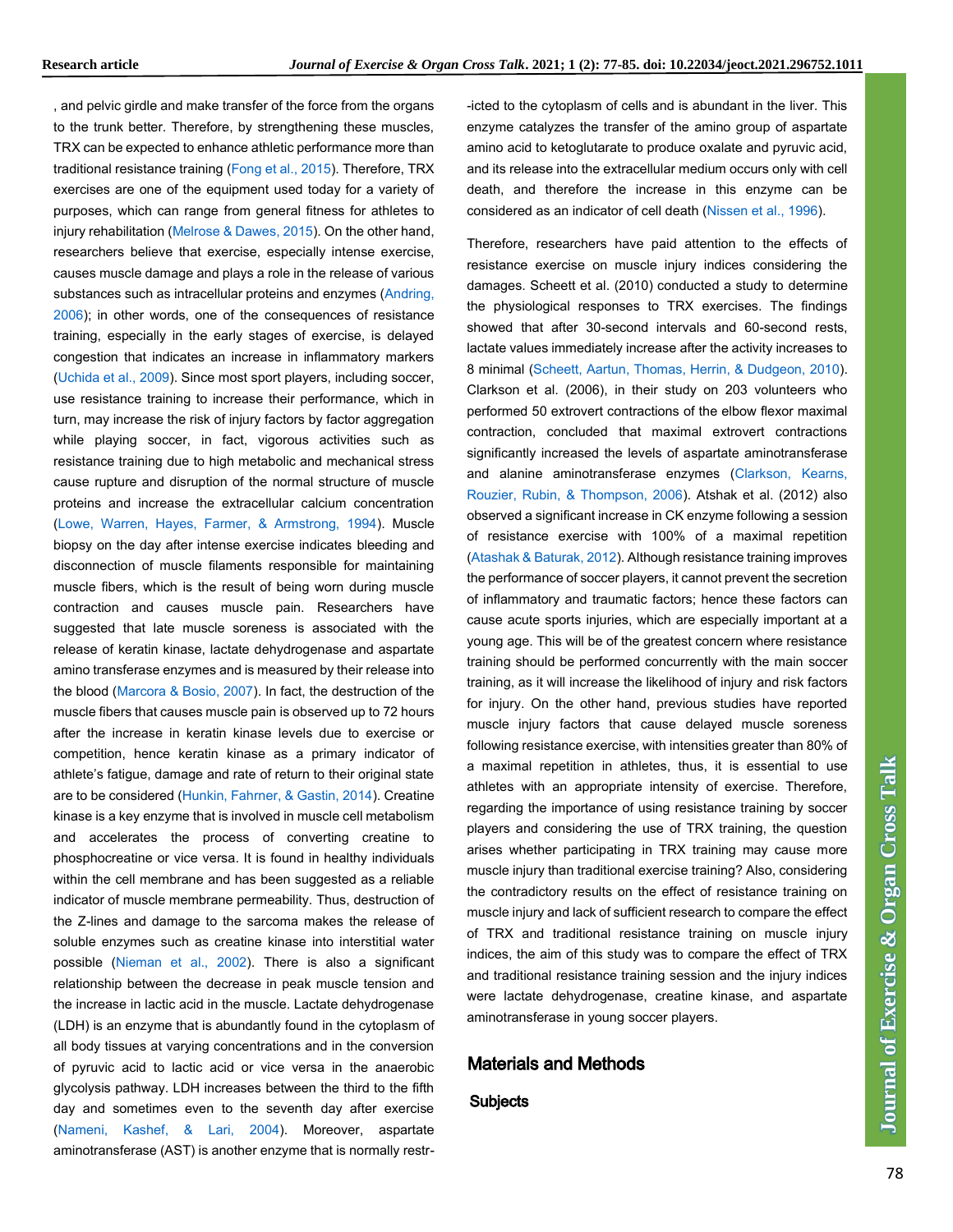The study was a field and quasi-experimental study. The statistical population of the study consisted of 27 young men aged 18 to 21 years from Aran and Bidgol soccer club who had at least 3 years of regular training. Due to the experimental nature of the research and observing ethical issues, sampling was done voluntarily. From among the volunteer samples, subjects were selected by purposeful sampling according to the criteria of entrance to the study. The first correspondence was made with the CEO of the club, and among those who announced readiness, 36 players were selected in a way that they were as similar as possible in terms of anthropometric and physiological indices. Subjects then filled out the personal consent form and medical record and expressed their consent to participate in this research project in writing. They were then randomly divided into three equal groups of 12: TRX, traditional resistance (RT), and control groups.

#### Exercise training program

Subjects were summoned during a pre-test session to familiarize with training tools and resistive and traditional TRX exercise protocols, as well as to determine a maximum repetition (1RM). The maximum repetition rate for each subject was determined by the Brzeski equation. This equation is used for subsurface repeats (less than 10 repetitions). To use this test, the person repeated the displacement of a maximum weight to the point of exhaustion, and then, using the following equation, a maximum repetition was estimated for that motion [\(Seo et al., 2012\)](#page-7-0).

 $[(\text{Repeat} \times 0/0278) - 1/0278] \div 1 \text{ kg shifted weight} = \text{one repetition}$ maximum

The TRX training program was performed using TRX straps mounted at a height of 2.44 meters above the ground. A measure

#### Table 1: Anthropometric measurements of the study subjects.

| Group<br>Variable        | Control |                | <b>RT</b> |                | <b>TRX</b> |                |
|--------------------------|---------|----------------|-----------|----------------|------------|----------------|
|                          | mean    | Std. Deviation | mean      | Std. Deviation | mean       | Std. Deviation |
| Age (years)              | 19.2    | 1.8            | 18.8      | 1.4            | 20.1       | 1.1            |
| Weight (kg)              | 67.5    | 7.62           | 69.4      | 8.15           | 67.7       | 7.33           |
| Height (cm)              | 179.5   | 3.73           | 176.8     | 4.02           | 178.2      | 7.87           |
| BMI(kg/ $\mathrm{m}^2$ ) | 21.01   | 1.36           | 21.49     | 1.59           | 21.64      | 1.01           |

#### Table 2: Levels of CK, LD and AST in different groups of study (mean ± standard deviation)

| Variable                              | Group        | Pre-test        | Post-test       | * P within group | Mean change | **P between groups |
|---------------------------------------|--------------|-----------------|-----------------|------------------|-------------|--------------------|
| Creatine kinase                       | RT training  | 68.5±20.27      | 105.5±49.5      | 0.003            | $-37$       |                    |
| (dl/ng)                               | TRX training | 70.8±16.9       | 112±34.9        | 0.001            | $-41.2$     | 0.739              |
|                                       | Control      | 68.25±17.2      | $70.1 \pm 18.3$ | 0.12             | $-1.85$     |                    |
| Lactate dehydrogenase<br>(dl/ng)      | RT training  | 300.7±64.6      | 345.8±98.2      | 0.033            | $-45.1$     |                    |
|                                       | TRX training | 271.8±107.8     | 272.5±81.9      | 0.767            | $-0.7$      | 0.087              |
|                                       | Control      | 286.3±92.1      | 284.9±61.7      | 0.685            | 1.4         |                    |
| Aspartate aminotransferase<br>(dl/ng) | RT training  | 30.9±2.97       | 28.8±2.8        | 0.270            | 2.1         |                    |
|                                       | TRX training | 24.97±2.12      | $26.3 \pm 1.92$ | 0.367            | $-1.33$     | 0.859              |
|                                       | Control      | $26.7 \pm 1.12$ | $27.7 \pm 1.74$ | 0.296            | $-1$        |                    |

Journal of Exercise & Organ Cross Talk **Journal of Exercise & Organ Cross Talk**

\* P value for dependent T-test result (significance level P< 0.05), \*\*P value for ANOVA test results (significance level P<0.05).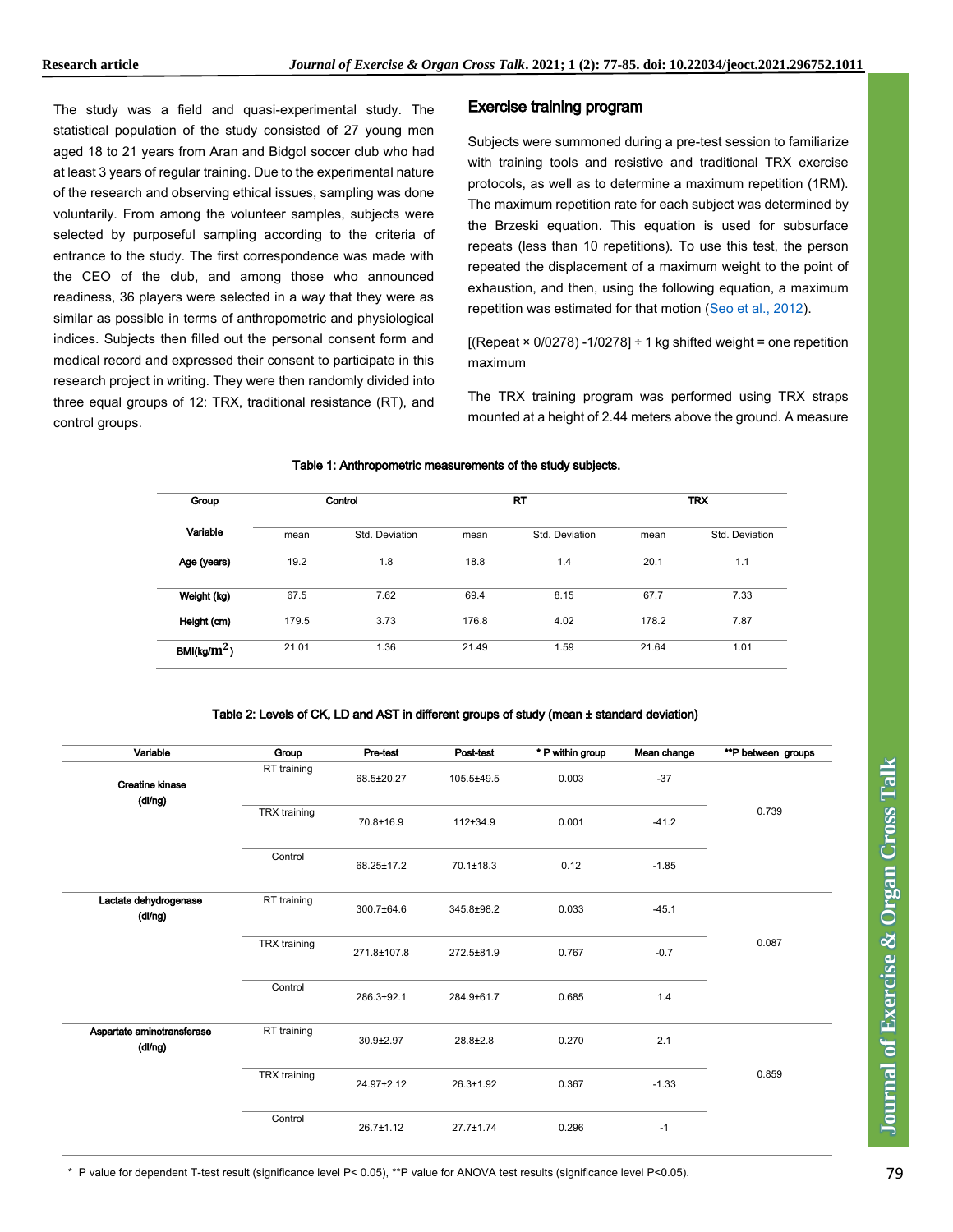of the perceived pressure of the exercise was used to obtain appropriate training intensity [\(Jakobsen, Sundstrup, Persson,](#page-7-0)  [Andersen, & Andersen, 2014\)](#page-7-0). The goal was to achieve levels 7 to 10 of this scale in TRX exercises. The TRX training program consisted of multiple joint movements that were performed in 2 sets, with isometric repetition of 8 times. The duration of muscle tension in each movement was estimated to be 20 seconds and the total duration of exercise was 90 minutes with warming and cooling.

The traditional resistance training program consisted of single or multiple joint movements using sport equipment and free weights. In these exercises, weights were selected at 80% of a maximum repetition, with the goal of achieving 7 to 10 levels of the RPE scale. These movements were performed in 2 sets, with isometric repetition of 8 times. The rest time between each movement was 5 seconds and the rest time between each set was 20 seconds. The duration of muscle tension in each movement was estimated to be 20 seconds and the total duration of exercise was 90 minutes with warming and cooling. The movements of both groups to involve the body and parts of the body selected for this study included chest press, Langue, armpit, squat, YTM, singleleg lift, tri-arm extension, hamstring rotation, Planck and isometric torsion were lateral.

#### Biochemical analysis

For evaluation of biochemical variables, blood sampling was performed in two stages before exercise and immediately after exercise by radial vein. In the first step, subjects in each group were asked to do no exercise two days before the test and maintain their usual diet. Then, in sitting position and at rest, 10 cc of blood was taken from left radial vein of subjects in both groups before and after exercise. After blood sampling, serum was immediately separated by centrifugation at 4000 to 6000 rpm for 10 minutes and stored in the refrigerator for -70 ° C until the day of measurement. The samples were left in the freezer for 30 minutes at room temperature to be melted and brought to room temperature. They were then reversed 5 times until the concentration of gradient due to freezing and thawing was resolved and the concentration of the samples was uniform. CK, LDH and Aspartate aminotransferase were measured by ELISA and using ELISA Reader, Merck German production and Pars Test packaging.

#### Body composition

Individuals' weights were measured using a digital weighing machine with an accuracy of 0.1 kg without shoes and minimum clothing. Individuals' height was measured using a wall-height meter with precision of 0.1 cm in stand-by-shoe-free condition beside wall while the shoulders were in normal condition and bo-dy weight was equally distributed on both legs and eyes were parallel to the horizontal surface. To measure BMI, samples' height and weight were first measured, and then, by dividing the weight by the square of the height, the body mass index of the subjects was obtained in kg /  $m^2$ . .

#### Statistical analysis

In this research, descriptive statistics was used for analyzing mean, standard deviance, and percentage of changes; the Kolmogorov-Smirnov test was used to evaluate the normal distribution of the data and the Levin test was used to assess the homogeneity of the variances. According to the significance of the above tests, dependent t-test was used to examine group differences and one-way analysis of variance (ANOVA) using Tukey post hoc test to compare intergroup differences. Data were analyzed using SPSS19 and Excel 2010 software and the results were considered at significant level of 0.05 ( $p\leq 0.05$ ).

#### **Results**

The characteristics of the research subjects are shown in table 1. According to the results of table 1, there was no significant difference between the age, height, weight and BMI between the study groups (p>0.05). Also, Kolmogorov-Smirnov test showed normal distribution of data between groups and Levin test of homogeneity of variance of the three studied groups.

According to the results of the analysis of variance with Tukey post hoc test, there was no significant difference in creatine kinase levels between the traditional and TRX resistance groups (p>0.05), while a significant difference was observed between the experimental and control groups. Also, the intra-group evaluation of the data showed a significant change in creatine kinase index from pre-test to post-test in traditional resistance training and TRX group. There was a 58% increase, which was significant in both traditional resistance training (p=0.003) and T-



Figure 1. Comparison of the effect of RT and TRX on levels of CK. Data were show as mean±SD.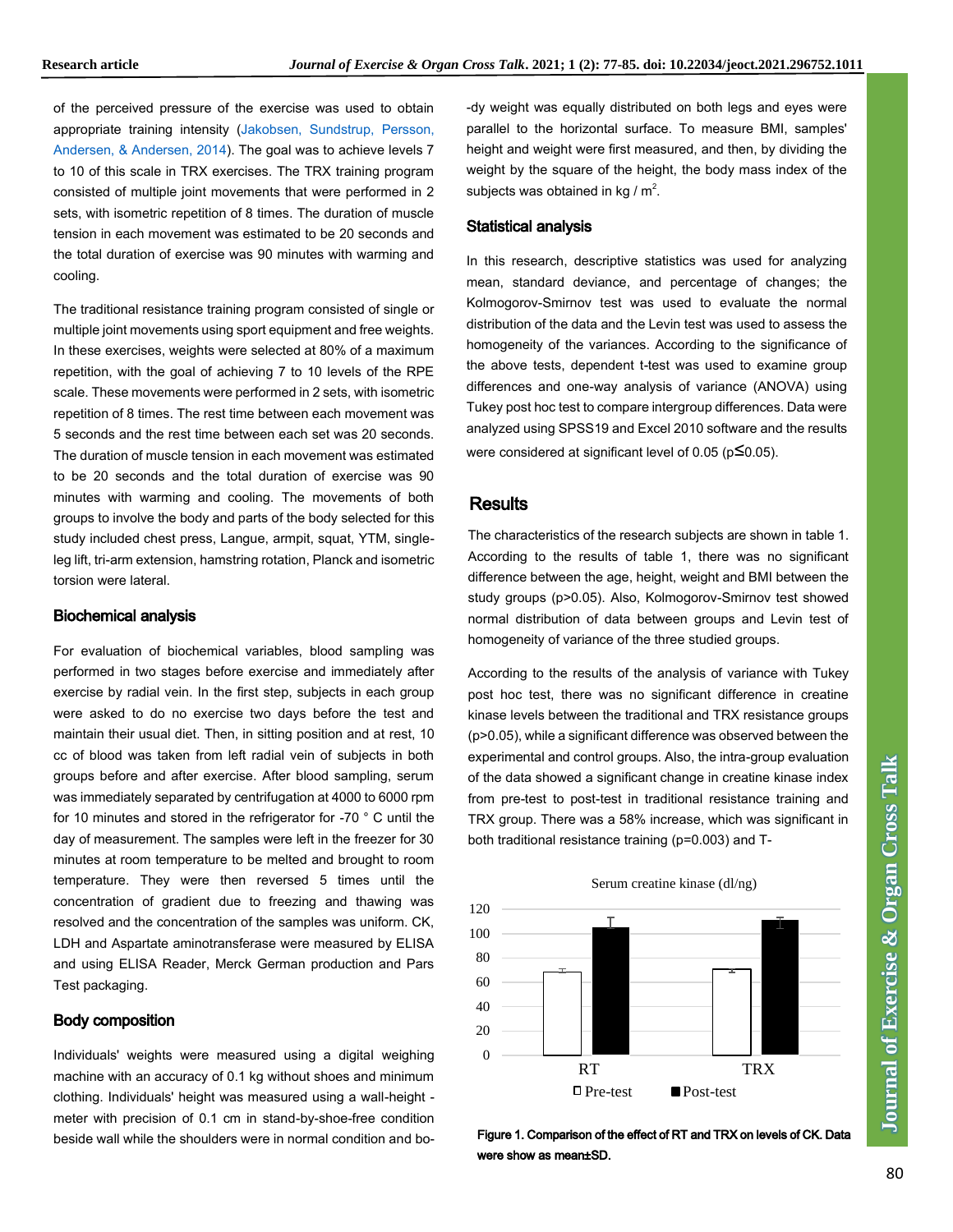

### Figure 2. Comparison of the effect of RT and TRX on levels of LDH. Data were show as mean±SD.

-RX training (p=0.001) (Table 2 and Figure 1).

Also, the results of ANOVA with Tukey post hoc test showed no significant difference between the two experimental groups on the amounts of lactate dehydrogenase (p>0.05), but there was a significant difference between the experimental and control groups. And intra-group evaluation of dependent t-test showed that lactate dehydrogenase increased 14.99% in traditional resistance training group and 0.25% in TRX training group, which was significant only in traditional resistance training group (p=0.033) (Table 2 and Figure 2).

Results of inter-group comparisons of aspartate aminotransferase also showed no significant difference between the two experimental groups (p>0.05). Also, according to the intra-group evaluation, the values of aspartate aminotransferase in the traditional resistance training group decreased by 6.79% and in the TRX group increased by 5.32%; although this change was not significant (table 2 and figure 3).





### **Discussion**

Enzymes and Skeletal muscle serum proteins show muscle tissue efficiency condition, and increase in the amount of these enzymes can be sign of cell necrosis or tissue damage resulting from acute and serious injuries and performing exercising activities especially cardio exercises along with muscle injuries in different research. On the other hand, there is no study on different types of resistance activity. Therefore, the purpose of the present study was to compare the effect of TRX and traditional resistance training on the response of some muscle injury indices of soccer players. The results showed a significant increase in serum creatine kinase levels after cardio TRX and traditional exercise training. The results of this study were in line with the findings of Dolzal et al., as well as Pardanjani et al. [\(Dolezal,](#page-7-0)  [1998; Pardanjani, Ebrahimi, & Changizi, 2015\)](#page-7-0). Dolezal et al. (2000) examined a measure of resistance exercise on creatine kinase index as well as perceived muscle pain in 9 trained and 9 untrained men and observed creatine kinase accumulation as a result of resistance training. Pardanjani et al. (2015) also examined the effect of one session of resistance exercise on indices of muscle injury and delayed muscle fatigue in 20 male athlete students and increased serum levels of muscle injury and muscle soreness indices were reported as a result of resistance exercise with 75% of maximal repetition. However, our results were inconsistent with those of Callegari et al. (2017) who examined the response of creatine kinase to both resistance and endurance activities in trained men, and found no significant change in creatine kinase content as a result of resistance training [\(Callegari et al., 2017\)](#page-7-0). The possible reasons for this contradiction can be related to individual differences in response to creatine kinase and individual responses of creatine kinase to the health level as well as the kind and time of physical activity. Overall, the researchers state that extreme resistance exercise due to applying more mechanical-metabolic stress on setae leads to rupture of the setae and fluid plates Z, rupture of the sarcolemma, organelles displacement of intracellular unstable plasma membrane and increased secretion of proteins after performing the resistance and intense actions. In fact, fatigue of muscle fibers which are subsequent of exhausting activities can lead to increased permeability of the cell membrane after exhaustive activity on intracellular free calcium ion and sodiumpotassium pump dysfunction and activation of proteases and lipases cell membrane instability (Brancaccio, Lippi, & Maffulli, 2010). As such, there is a close relationship between the release of phospholipase and the pathogenesis from their creatine kianse coming from prophylactic enzymes within intracellular stimulated by calcium in the mammalian's disconnected muscle (Barquilha [et al., 2011\)](#page-7-0).

Other findings of the present study were the differences in serum CK values in the two training protocols. The results of this study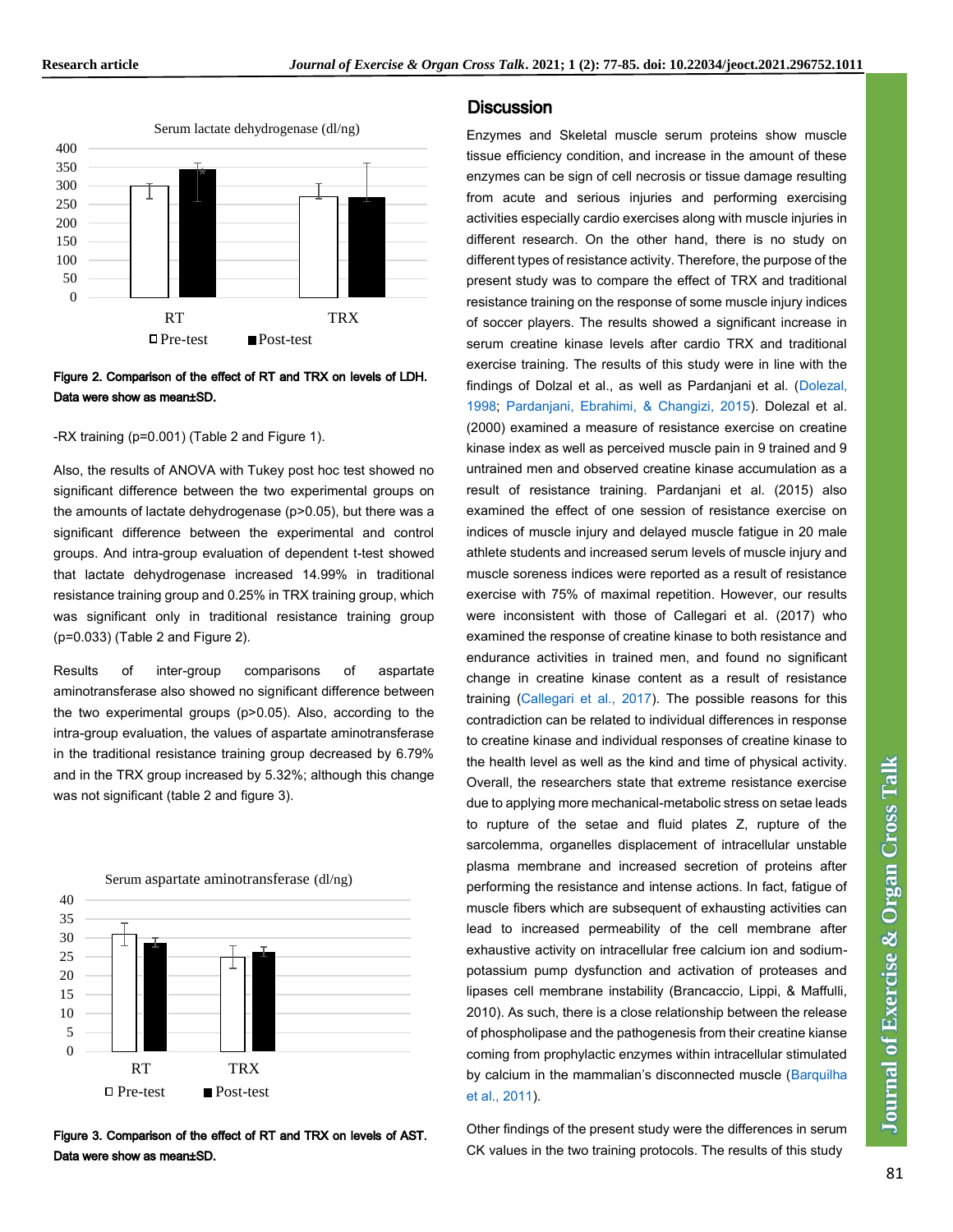are consistent with the findings of Azizbighi et al. (2015) who compared the effect of two types of resistance training protocols on antioxidant capacity and creatine kinase enzyme in 20 untrained men anddid not observed significant differences in creatine kinase levels between the two training protocols [\(Azizbeigi Boukani & Atashak, 2015\)](#page-7-0). Although, our results were inconsistent with those of Soleimani et al. (2017) who examined changes in some of the muscle injury indices of 2 overweight active male students following aerobic and anaerobic power training and found that muscle injury in Aerobic power activity is less than anaerobic power activity [\(Soleimani, Shakerian, &](#page-7-0)  [Ruhollah, 2017\)](#page-7-0). Intensity, compared to the type of exercise, appears to be a stronger factor in CK response to exercise. Since the aim of this study was to equalize the intensity of the two exercises, no difference in serum CK values is not out of the question. During and after exercise, many factors determine the level of elevated serum activity of each enzyme. Most enzymeinduced serum activity is found after long-term competitive athletic activities, such as running a marathon or triathlon. Also, weight-bearing exercises, including extravascular muscle contractions, such as running downhill, produce the largest increase in serum enzyme activity [\(Toft et al., 2002\)](#page-7-0). Because the participants in the study were at an acceptable level of fitness and previously experienced muscle injury due to extravagant contractions in soccer practice, it is likely that for distinguishing between the TRX, traditional and resistance protocols, more intensity of these exercises is needed.

In this study, serum lactate dehydrogenase levels significantly increased only in the traditional resistance training group and the increase in serum LDH levels in the TRX group was not significant. This result is consistent with the findings of Pantoja et al. (2009) who evaluated indirect muscle injury in nine healthy men after performing three movements, bending and opening the muscles of the elbow with 10 repetition maximum, declared that creatine kinase enzyme and lactate dehydrogenase plasma showed a significant increase immediately after exercise [\(Pantoja, Alberton, Pilla, Vendrusculo, & Kruel, 2009\)](#page-7-0). The most important mechanism justifying the increase in LDH after resistance training is that an extravascular exercise session results in a greater increase in LDH enzyme activity than an intravascular exercise session, and LDH between the third to the fifth day and sometimes even the seventh day after exercise, increases (Brancaccio [et al., 2010\)](#page-7-0). Alternatively, local damage to muscle tissue and fragmentation and destruction of sarcomeres due to sarcomere stretch during intense muscle activity can increase the concentration of these enzymes in the blood. Such damage can cause neutrophils to get to the site of injury and lead to respiratory bursts by the release of free radicals. This mechanism can continue for several days and cause further damage in the coming hours [\(Talaie et al., 2007\)](#page-7-0).

On the other hand, this result is inconsistent with the findings of Shirvani et al. (2015) who investigated the effect of a karate competition course on inflammation and muscle tissue damage indices in karate soldiers and reported no significant increase in lactate dehydrogenase enzyme levels [\(Shirvani, Rahimi, &](#page-7-0)  [Rostamkhani, 2015\)](#page-7-0). Also, Fatouros et al. (2010) investigating circular resistance exercises session for 30 minutes in 17 healthy young men reported little change in lactate dehydrogenase activity compared to pre-exercise [\(Fatouros et al., 2010\)](#page-7-0). The cause of the differences in findings may be attributed to different subjects in the research as well as the involvement of various variables such as the length of time the subjects engaged in, nutrition, daily activity of the subjects, as well as the exercise program. The rate of increase depends on the intensity and duration of activity. As Brancasio et al. reported, after long-term endurance exercise such as marathons, LDH activity doubles and remains elevated for two weeks [\(Brancaccio et al., 2010\)](#page-7-0).

No significant difference was observed in serum lactate dehydrogenase levels between TRX and traditional resistance groups. Failure to measure serum lactate dehydrogenase levels during the peak response period may be one of the reasons for not significant lactate dehydrogenase change between the two groups. Because lactate dehydrogenase has a slower response to exercise than creatine kinase, changes in this enzyme occur later than creatine kinase and usually within 24 to 48 hours after stress gradually increase [\(Talaie et al., 2007\)](#page-7-0). Therefore, in order to obtain more accurate resultsabout the difference between the two training protocols, lactate dehydrogenase should be measured at two stages after exercise.

As a result of both TRX and traditional resistance exercise, serum aspartate aminotransferase levels did not show a significant change compared to the pre-test. In confirmation of this findings, Robinson and et al. (2000) also did not report the effect of shortterm exercise on the amount of AST activity [\(Robinson, Sewell,](#page-7-0)  [Casey, Steenge, & Greenhaff, 2000\)](#page-7-0). Possibly, various mechanisms influence on this activity and kind, duration and intense of exercise can be effective on the action of this enzyme. AST is another enzyme involved in liver metabolism and because liver is involved in more long term activities than others, long term and resistance activities whose creating energy is more aerobic are more effective on the amount of AST activities. Also, for continuing these activities, there is a need for creating energy from aerobic equipment especially provided by anaerobic and liver enzymes. ATS enzymes are not much involved in creating energy [\(Pettersson et al., 2008\)](#page-7-0) and since it is lower than creatine kinase and lactate dehydrogenase in skeletal muscle cells, nonchange in its serum levels can be attributed to its tissue content [\(Parikh & Ramanathan, 1977\)](#page-7-0). Contrary to the results of the present study, the findings of some studies indicate an increase in the amount of AST enzyme in all exercises. In this regard, patt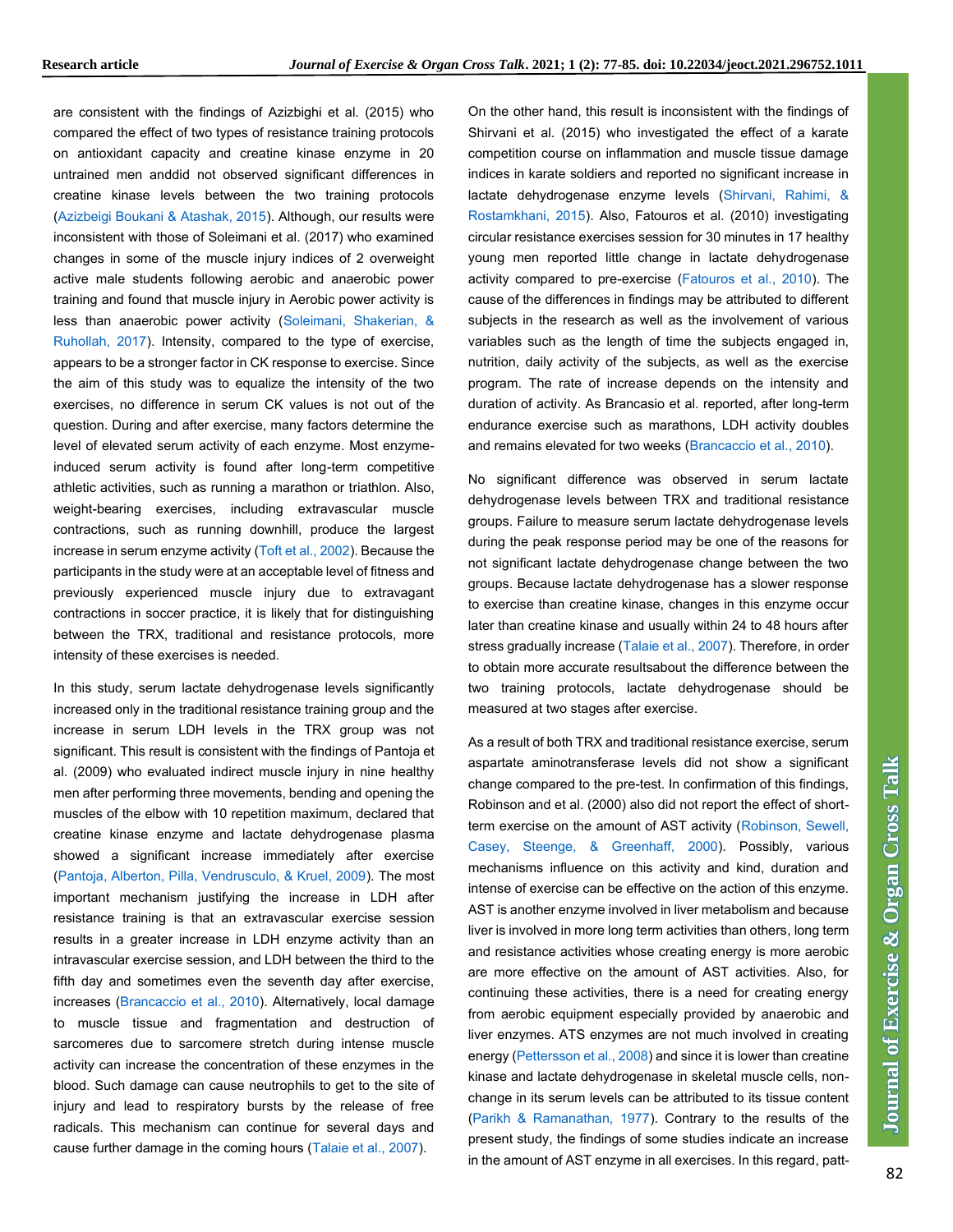-erson et al. (2008) investigated the effect of one-hour workout resistance exercise on the clinical chemical parameters of 15 healthy men with physical fitness and observed an increase in lactate dehydrogenase and aspartate aminotransferase indices [\(Pettersson et al., 2008\)](#page-7-0). Parikh et al. also reported a significant effect of 30-minute up-and-down the stair on AST levels (Parikh & Ramanathan, 1977). As it is shown, the more time and intensity of activities and exercise increased, the more involvement of liver enzymes, including AST, in creating ATP increased, so that, according to the theory of enzyme release, its releasing from inside to outside the cell by cytoplasmic membrane may increase AST permeation into bloodstream [\(Pettersson et al., 2008\)](#page-7-0). Because resistance exercise has been considered in the present study, it might cause the difference in the results. This exercise may cause some adaptations in the cell which have stabilized membrane and finally reduced releasing AST to blood [\(Santos,](#page-7-0)  [Bassit, Caperuto, & Rosa, 2004\)](#page-7-0).

Also, the results of the present study showed that serum levels of aspartate aminotransferase were not significantly different between TRX and traditional resistance groups. Some mechanisms that can cause no change in AST after resistance exercise are due to measurement and study of liver status as well as its low level in skeletal muscle causing its serum level muscle injury not to increase as much as CK and LDH. According to the results of this study, in order to differentiate between TRX and traditional resistance training protocols, we need more intensity. Moreover, the duration of physical activity in this study is short and may require longer time to see the influence of exercise on muscle injury indices. The present study was a quasiexperimental study in the soccer players' community; therefore, the control of all effective factors such as genetic factors was out of the researchers' control and these factors can influence the results.

# **Conclusion**

Overall, the results of the present study showed that the performance of TRX and traditional resistance exercise led to an increase in creatine kinase and lactate dehydrogenase after exercise, while there was no significant difference between traditional and TRX resistance training after a training session and there was no evidence of muscle damage. Therefore, TRX or traditional exercise has no superiority over the other in terms of their effect on muscle injury index during exercise and the use of these two types of exercises by soccer players is similar in terms of the amount of impact on muscle injury indices.

# What is already known on this subject?

One of the consequences of resistance training, especially in the early stages of exercise, is delayed congestion that indicates an increase in inflammatory markers. Most players in sports, including soccer, use resistance training to increase their performance that may increase the risk of injury factors by factor aggregation while playing soccer. In fact, vigorous activities such as resistance training cause rupture and disruption of the normal structure of muscle proteins due to high metabolic and mechanical stress and increase the extracellular calcium concentration.

# What this study adds?

TRX training and traditional resistance training have no superiority in terms of less impact on muscle injury and less increase in muscle injury index during exercise, and the use of these two types of training by football players is similar in terms of impact on muscle injury indicators.

# Acknowledgements

We would like to acknowledge and thank all the subjects in this study who assisted the researchers.

# Funding

No funding.

# Compliance with ethical standards

Conflict of interest The authors declare that they have no conflict of interest.

Ethical approval All procedures performed in the current study involving human participants were in accordance with ethical standards of the institutional research committee and with the 1975 Helsinki Declaration and its later amendments or comparable ethical standards. The study was approved by the ethical committee of Qom University (No. 7258).

Informed consent All participants signed a written informed consent form that was approved by the ethical committee.

# Author contributions

Conceptualization: M.A., G.M.; Methodology: Z.S., M.A.; Software: M.A.; Validation: Z.S., M.A.; Formal analysis: M.A.; Investigation: M.A.; Resources: Z.S.; Data curation: G.M.; Writing-original draft: M.A., G.M. Writing - review & editing: Z.S., M.A.; Visualization: M.A.; Supervision: M.A.; Project administration: M.A.; Funding acquisition: G.M.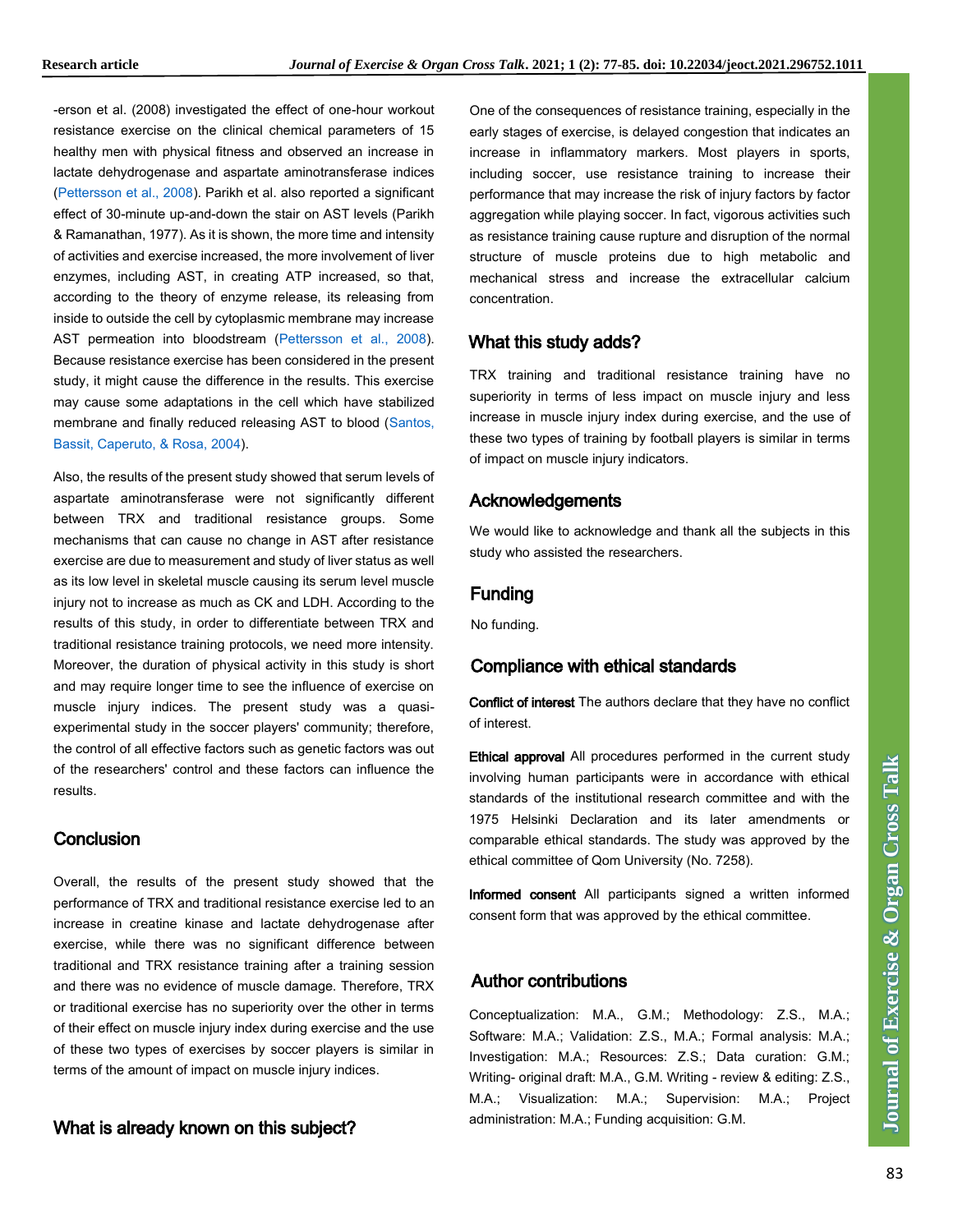# <span id="page-7-0"></span>[References](#page-7-0)

Andring, J. M. (2006). The consistency of inflammatory responses and muscle damage to high-force eccentric exercise. Montana State University-Bozeman, College of Education, Health & Human, URL: <https://scholarworks.montana.edu/xmlui/handle/1/839>

Atashak, S., & Baturak, K. (2012). The effect of BCAA supplementation on serum C-reactive protein and creatine kinase after acute resistance exercise in soccer players. Annals of Biological Research, 3(3), 1569- 1576. URL[: https://www.researchgate.net/publication/304825164](https://www.researchgate.net/publication/304825164)

Azizbeigi Boukani, K., & Atashak, S. (2015). The Effect of Rest Intervals between Sets of Resistance Exercise on Plasma Antioxidant Capacity Changes and Cell Injury Index. Journal of Sport Biosciences, 7(2), 225- 239. doi:<https://dx.doi.org/10.22059/jsb.2015.55227>

Barquilha, G., Uchida, M. C., Santos, V. C., Moura, N. R., Lambertucci, R. H., Hatanaka, E., . . . Hirabara, S. M. (2011). Characterization of the effects of one maximal repetition test on muscle injury and inflammation markers. doi[: https://dx.doi.org/10.9754/journal.wmc.2011.001717](https://dx.doi.org/10.9754/journal.wmc.2011.001717)

Bompa, T., & Buzzichelli, C. (2015). Periodization training for sports, 3e: Human kinetics. URL: [https://www.amazon.com/Periodization-](https://www.amazon.com/Periodization-Training-Sports-Tudor-Bompa/dp/1450469434)[Training-Sports-Tudor-Bompa/dp/1450469434](https://www.amazon.com/Periodization-Training-Sports-Tudor-Bompa/dp/1450469434)

Brancaccio, P., Lippi, G., & Maffulli, N. (2010). Biochemical markers of muscular damage. Clinical chemistry and laboratory medicine, 48(6), 757-767. doi[: https://doi.org/10.1515/CCLM.2010.179](https://doi.org/10.1515/CCLM.2010.179)

Callegari, G. A., Novaes, J. S., Neto, G. R., Dias, I., Garrido, N. D., & Dani, C. (2017). Creatine kinase and lactate dehydrogenase responses after different resistance and aerobic exercise protocols. Journal of human kinetics, 58, 65. URL: [https://dx.doi.org/10.1515%2Fhukin-](https://dx.doi.org/10.1515%2Fhukin-2017-0071)[2017-0071](https://dx.doi.org/10.1515%2Fhukin-2017-0071)

Clarkson, P. M., Kearns, A. K., Rouzier, P., Rubin, R., & Thompson, P. D. (2006). Serum creatine kinase levels and renal function measures in exertional muscle damage. Medicine and science in sports and exercise, 38(4), 623. doi: <https://doi.org/10.1249/01.mss.0000210192.49210.fc>

Dolezal, B. A. (1998). Muscle damage and resting metabolic rate after acute resistance exercise with an eccentric overload: University of Kansas. doi:<https://doi.org/10.1097/00005768-200007000-00003>

Fatouros, I., Chatzinikolaou, A., Paltoglou, G., Petridou, A., Avloniti, A., Jamurtas, A., . . . Lazaropoulou, C. (2010). Acute resistance exercise results in catecholaminergic rather than hypothalamic–pituitary– adrenal axis stimulation during exercise in young men. Stress, 13(6), 461-468. doi[: https://doi.org/10.3109/10253891003743432](https://doi.org/10.3109/10253891003743432)

Fong, S. S., Tam, Y., Macfarlane, D. J., Ng, S. S., Bae, Y.-H., Chan, E. W., & Guo, X. (2015). Core muscle activity during TRX suspension exercises with and without kinesiology taping in adults with chronic low back pain: implications for rehabilitation. Evidence-based complementary and alternative medicine, 2015. doi: <https://doi.org/10.1155/2015/910168>

Helgerud, J., Engen, L. C., Wisloff, U., & Hoff, J. (2001). Aerobic endurance training improves soccer performance. Medicine and science in sports and exercise, 33(11), 1925-1931. doi: <https://doi.org/10.1097/00005768-200111000-00019>

Helgerud, J., Høydal, K., Wang, E., Karlsen, T., Berg, P., Bjerkaas, M.,

. . . Bach, R. (2007). Aerobic high-intensity intervals improve V˙ O2max more than moderate training. Medicine & science in sports & exercise, 39(4), 665-671. doi[: https://doi.org/10.1249/mss.0b013e3180304570](https://doi.org/10.1249/mss.0b013e3180304570)

Hunkin, S. L., Fahrner, B., & Gastin, P. B. (2014). Creatine kinase and its relationship with match performance in elite Australian Rules football. Journal of science and medicine in sport, 17(3), 332-336. doi: <https://doi.org/10.1016/j.jsams.2013.05.005>

Jakobsen, M. D., Sundstrup, E., Persson, R., Andersen, C. H., & Andersen, L. L. (2014). Is Borg's perceived exertion scale a useful indicator of muscular and cardiovascular load in blue-collar workers with lifting tasks? A cross-sectional workplace study. European journal of applied physiology, 114(2), 425-434. doi: <https://doi.org/10.1007/s00421-013-2782-9>

Janot, J., Heltne, T., Welles, C., Riedl, J., Anderson, H., Howard, A., & Myhre, S. L. (2013). Effects of TRX versus traditional resistance training programs on measures of muscular performance in adults. Journal of Fitness Research, 2(2), 23-38. URL: [https://research.usc.edu.au/esploro/outputs/journalArticle/Effects-of](https://research.usc.edu.au/esploro/outputs/journalArticle/Effects-of-trx-versus-traditional-resistance/99448883602621)[trx-versus-traditional-resistance/99448883602621](https://research.usc.edu.au/esploro/outputs/journalArticle/Effects-of-trx-versus-traditional-resistance/99448883602621)

Lowe, D. A., Warren, G. L., Hayes, D. A., Farmer, M. A., & Armstrong, R. (1994). Eccentric contraction-induced injury of mouse soleus muscle: effect of varying [Ca2+] o. Journal of Applied Physiology, 76(4), 1445-1453. doi[: https://doi.org/10.1152/jappl.1994.76.4.1445](https://doi.org/10.1152/jappl.1994.76.4.1445)

Marcora, S., & Bosio, A. (2007). Effect of exercise‐induced muscle damage on endurance running performance in humans. Scandinavian journal of medicine & science in sports, 17(6), 662-671. doi: <https://doi.org/10.1111/j.1600-0838.2006.00627.x>

Melrose, D., & Dawes, J. (2015). Resistance characteristics of the TRX TM suspension training system at different angles and distances from the hanging point. Journal of athletic enhancement, 4(1), 2-5. doi: <http://dx.doi.org/10.4172/2324-9080.1000184>

Nameni, F., Kashef, M., & Lari, A. (2004). The effect of warming on the relationship between CK and LDH in athletic women recovery. Olympic J, 4(28), 97-106.

Nieman, D. C., Henson, D. A., McAnulty, S. R., McAnulty, L., Swick, N. S., Utter, A. C., . . . Morrow, J. D. (2002). Influence of vitamin C supplementation on oxidative and immune changes after an ultramarathon. Journal of Applied Physiology, 92(5), 1970-1977. doi: <https://doi.org/10.1152/japplphysiol.00961.2001>

Nissen, S., Sharp, R., Ray, M., Rathmacher, J., Rice, D., Fuller Jr, J., . . . Abumrad, N. (1996). Effect of leucine metabolite β-hydroxy-βmethylbutyrate on muscle metabolism during resistance-exercise training. Journal of Applied Physiology, 81(5), 2095-2104. doi: